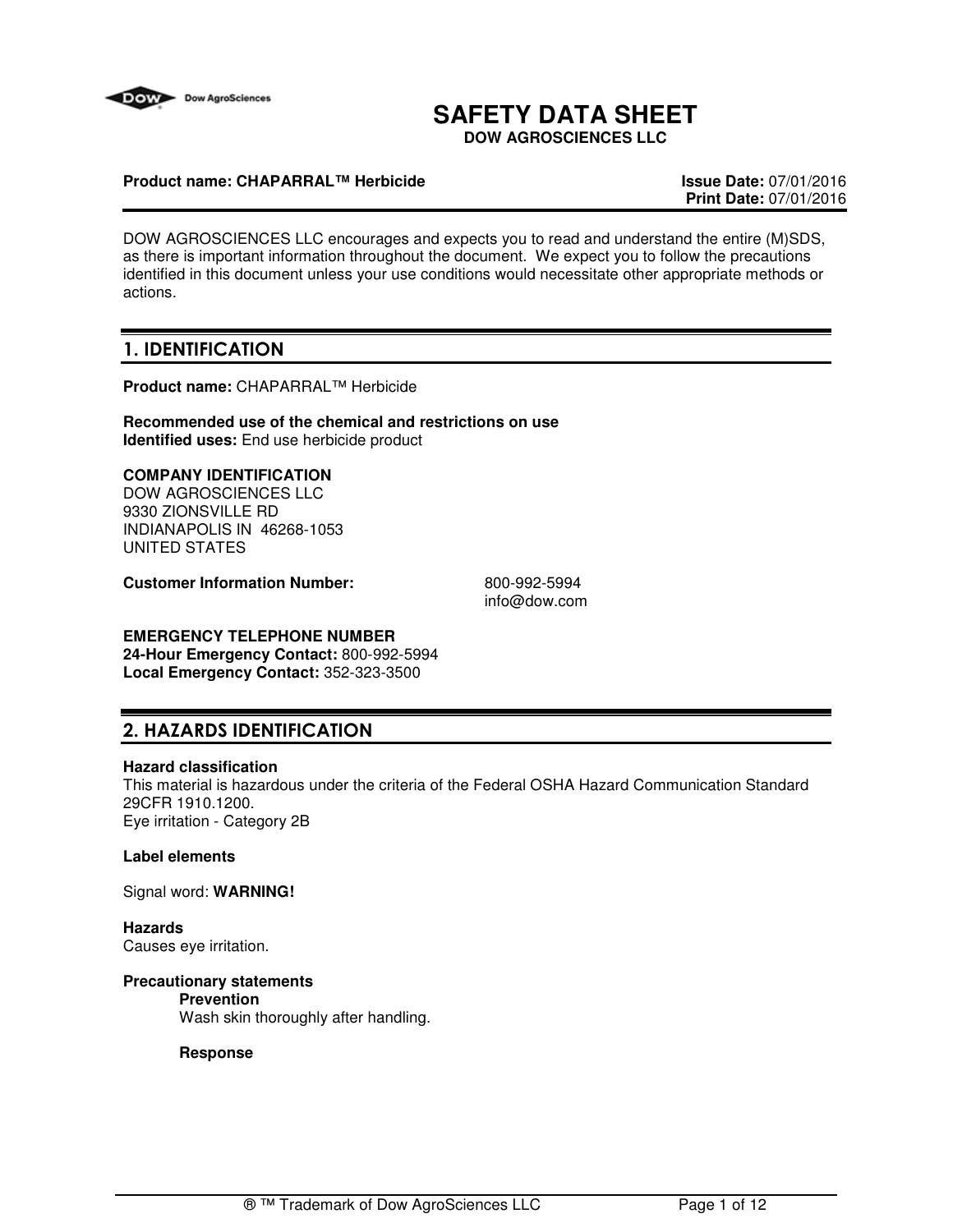IF IN EYES: Rinse cautiously with water for several minutes. Remove contact lenses, if present and easy to do. Continue rinsing. If eye irritation persists: Get medical advice/ attention.

#### **Other hazards**

No data available

## **3. COMPOSITION/INFORMATION ON INGREDIENTS**

| This product is a mixture.<br><b>Component</b> | <b>CASRN</b>  | Concentration |
|------------------------------------------------|---------------|---------------|
|                                                |               |               |
| Aminopyralid Potassium                         | 566191-87-5   | 62.13%        |
| Metsulfuron-methyl                             | 74223-64-6    | 9.45%         |
| Sodium Carbonate                               | 497-19-8      | 9.9%          |
| Kaolin                                         | 1332-58-7     | 5.2%          |
| Titanium dioxide                               | 13463-67-7    | 0.1%          |
| <b>Balance</b>                                 | Not available | 13.22%        |

## **4. FIRST AID MEASURES**

#### **Description of first aid measures**

**General advice:** If potential for exposure exists refer to Section 8 for specific personal protective equipment.

**Inhalation:** Move person to fresh air. If person is not breathing, call an emergency responder or ambulance, then give artificial respiration; if by mouth to mouth use rescuer protection (pocket mask etc). Call a poison control center or doctor for treatment advice.

**Skin contact:** Take off contaminated clothing. Rinse skin immediately with plenty of water for 15-20 minutes. Call a poison control center or doctor for treatment advice. Suitable emergency safety shower facility should be available in work area.

**Eye contact:** Hold eyes open and rinse slowly and gently with water for 15-20 minutes. Remove contact lenses, if present, after the first 5 minutes, then continue rinsing eyes. Call a poison control center or doctor for treatment advice. Suitable emergency eye wash facility should be available in work area.

**Ingestion:** No emergency medical treatment necessary.

**Most important symptoms and effects, both acute and delayed:** Aside from the information found under Description of first aid measures (above) and Indication of immediate medical attention and special treatment needed (below), any additional important symptoms and effects are described in Section 11: Toxicology Information.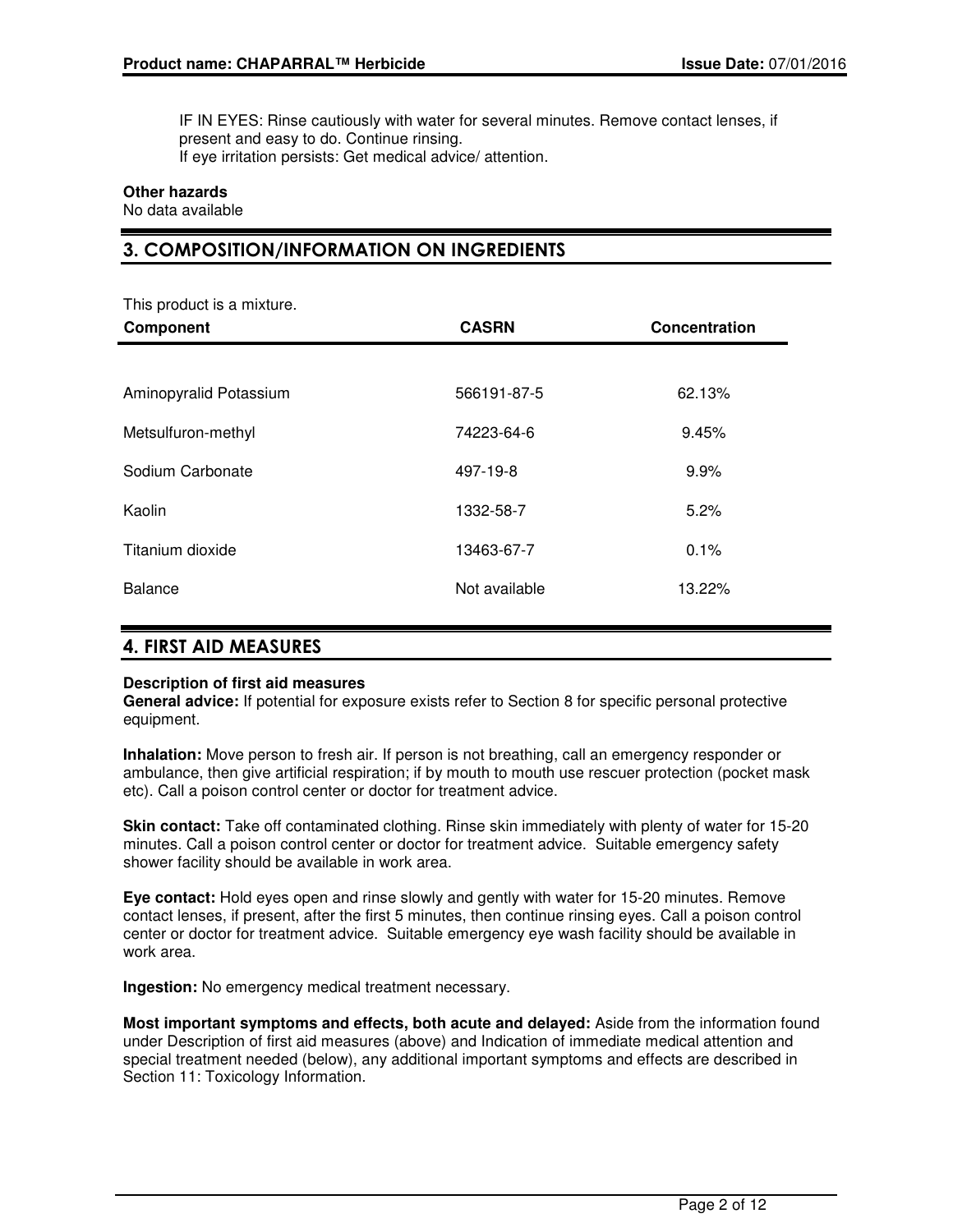#### **Indication of any immediate medical attention and special treatment needed**

**Notes to physician:** May cause injury due to mechanical action. No specific antidote. Treatment of exposure should be directed at the control of symptoms and the clinical condition of the patient. Have the Safety Data Sheet, and if available, the product container or label with you when calling a poison control center or doctor, or going for treatment.

## **5. FIREFIGHTING MEASURES**

**Suitable extinguishing media:** Water. Dry chemical fire extinguishers. Carbon dioxide fire extinguishers.

**Unsuitable extinguishing media:** No data available

#### **Special hazards arising from the substance or mixture**

**Hazardous combustion products:** During a fire, smoke may contain the original material in addition to combustion products of varying composition which may be toxic and/or irritating. Combustion products may include and are not limited to: Nitrogen oxides. Hydrogen chloride. Carbon monoxide. Carbon dioxide.

**Unusual Fire and Explosion Hazards:** Container may rupture from gas generation in a fire situation. Pneumatic conveying and other mechanical handling operations can generate combustible dust. To reduce the potential for dust explosions, do not permit dust to accumulate. Dense smoke is produced when product burns.

#### **Advice for firefighters**

**Fire Fighting Procedures:** Keep people away. Isolate fire and deny unnecessary entry. Soak thoroughly with water to cool and prevent re-ignition. Use water spray to cool fire exposed containers and fire affected zone until fire is out and danger of reignition has passed. Fight fire from protected location or safe distance. Consider the use of unmanned hose holders or monitor nozzles. Immediately withdraw all personnel from the area in case of rising sound from venting safety device or discoloration of the container. Hand held dry chemical or carbon dioxide extinguishers may be used for small fires. Move container from fire area if this is possible without hazard. Contain fire water runoff if possible. Fire water run-off, if not contained, may cause environmental damage. Review the "Accidental Release Measures" and the "Ecological Information" sections of this (M)SDS.

**Special protective equipment for firefighters:** Wear positive-pressure self-contained breathing apparatus (SCBA) and protective fire fighting clothing (includes fire fighting helmet, coat, trousers, boots, and gloves). If protective equipment is not available or not used, fight fire from a protected location or safe distance.

## **6. ACCIDENTAL RELEASE MEASURES**

**Personal precautions, protective equipment and emergency procedures:** Isolate area. Keep unnecessary and unprotected personnel from entering the area. Refer to section 7, Handling, for additional precautionary measures. Spilled material may cause a slipping hazard. Use appropriate safety equipment. For additional information, refer to Section 8, Exposure Controls and Personal Protection.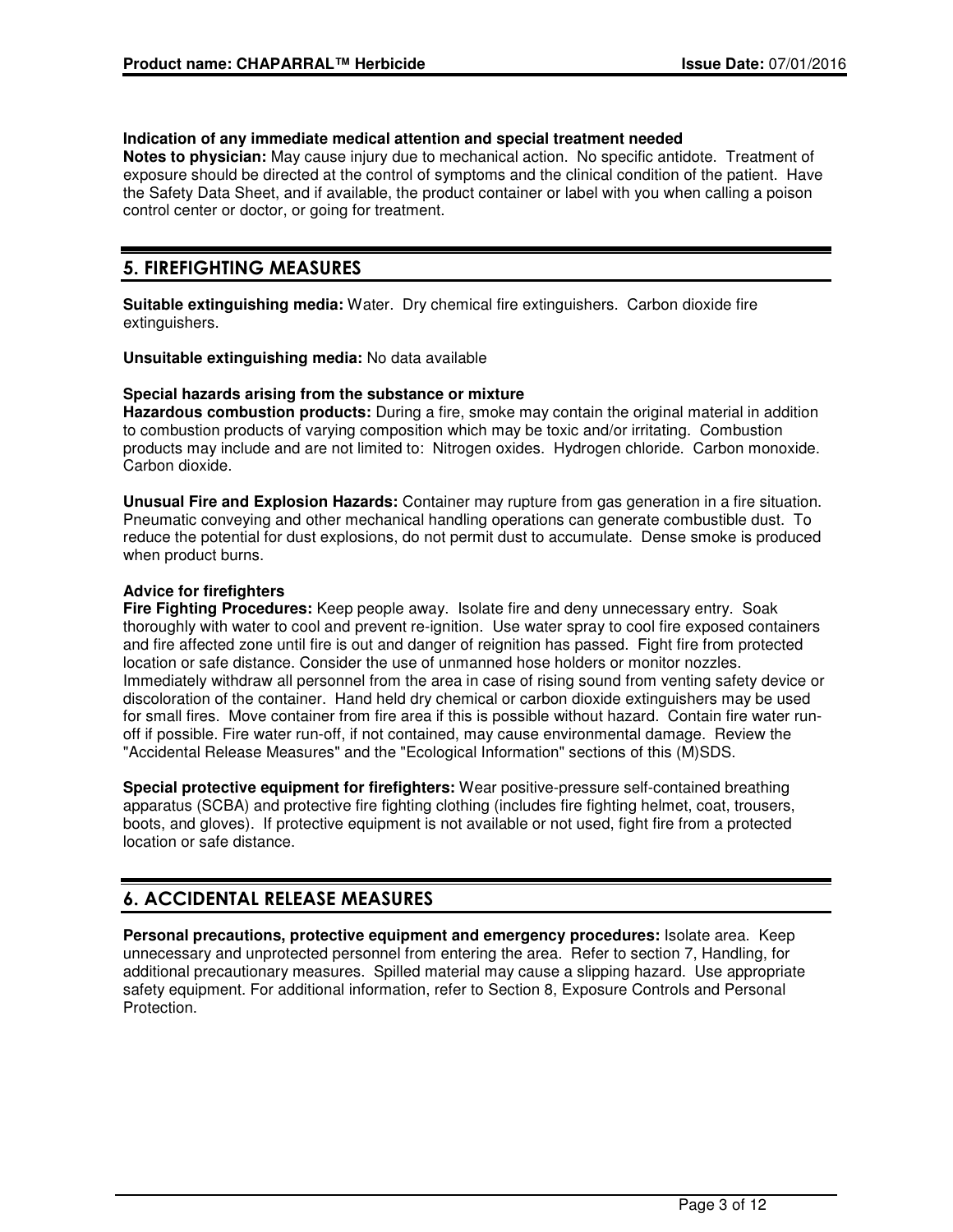**Environmental precautions:** Prevent from entering into soil, ditches, sewers, waterways and/or groundwater. See Section 12, Ecological Information. Spills or discharge to natural waterways is likely to kill aquatic organisms.

**Methods and materials for containment and cleaning up:** Contain spilled material if possible. Small spills: Sweep up. Collect in suitable and properly labeled containers. Large spills: Contact Dow AgroSciences for clean-up assistance. See Section 13, Disposal Considerations, for additional information.

## **7. HANDLING AND STORAGE**

**Precautions for safe handling:** Keep out of reach of children. Do not swallow. Avoid contact with eyes, skin, and clothing. Avoid breathing dust or mist. Wash thoroughly after handling. Keep container closed. Use with adequate ventilation. See Section 8, EXPOSURE CONTROLS AND PERSONAL PROTECTION.

**Conditions for safe storage:** Store in a dry place. Store in original container. Do not store near food, foodstuffs, drugs or potable water supplies.

## **8. EXPOSURE CONTROLS/PERSONAL PROTECTION**

#### **Control parameters**

Exposure limits are listed below, if they exist.

| Component        | Regulation     | <b>Type of listing</b>            | <b>Value/Notation</b>         |
|------------------|----------------|-----------------------------------|-------------------------------|
| Sodium Carbonate | Dow IHG        | TWA                               | 10 mg/m $3$                   |
| Kaolin           | <b>ACGIH</b>   | <b>TWA Respirable</b><br>fraction | $2 \text{ mg/m}$              |
|                  | OSHA Z-1       | <b>TWA total dust</b>             | $15 \text{ mg/m}$ 3           |
|                  | OSHA Z-1       | <b>TWA</b> respirable<br>fraction | $5 \text{ mg/m}$ 3            |
| Titanium dioxide | Dow IHG        | TWA                               | $2.4 \text{ mg/m}$ 3          |
|                  | OSHA Z-1       | TWA total dust                    | $15 \text{ mg/m}$             |
|                  | <b>ACGIH</b>   | TWA                               | 10 mg/m3, Titanium<br>dioxide |
|                  | <b>CAL PEL</b> | <b>PEL Total dust</b>             | 10 mg/m3, Titanium            |
|                  | <b>CAL PEL</b> | PEL respirable dust<br>fraction   | 5 mg/m3, Titanium             |

RECOMMENDATIONS IN THIS SECTION ARE FOR MANUFACTURING, COMMERCIAL BLENDING AND PACKAGING WORKERS. APPLICATORS AND HANDLERS SHOULD SEE THE PRODUCT LABEL FOR PROPER PERSONAL PROTECTIVE EQUIPMENT AND CLOTHING.

#### **Exposure controls**

**Engineering controls:** Use engineering controls to maintain airborne level below exposure limit requirements or guidelines. If there are no applicable exposure limit requirements or guidelines, use only with adequate ventilation. Local exhaust ventilation may be necessary for some operations.

#### **Individual protection measures**

**Eye/face protection:** Use chemical goggles. **Skin protection**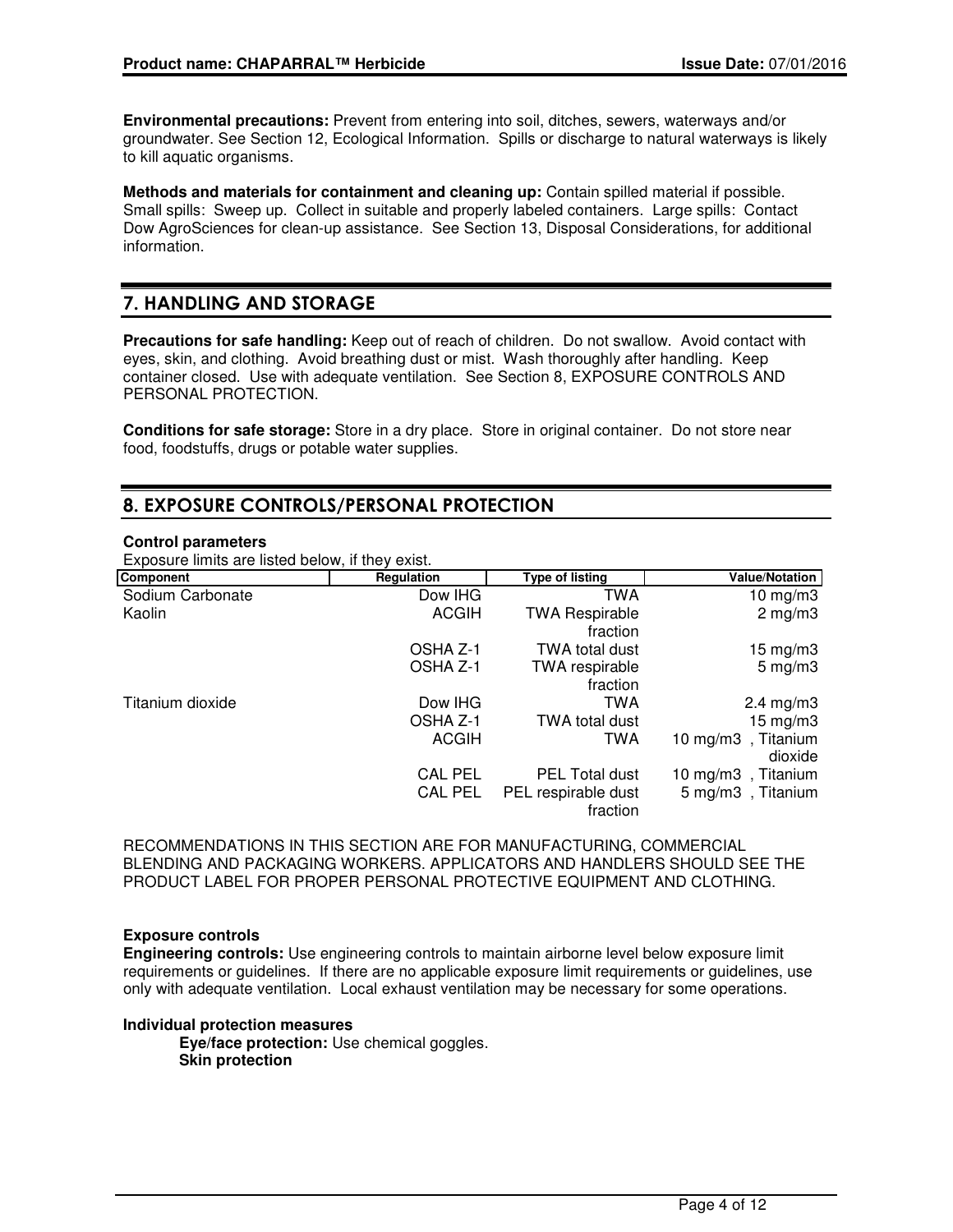**Hand protection:** Use gloves chemically resistant to this material. Examples of preferred glove barrier materials include: Polyvinyl chloride ("PVC" or "vinyl"). Neoprene. Nitrile/butadiene rubber ("nitrile" or "NBR"). NOTICE: The selection of a specific glove for a particular application and duration of use in a workplace should also take into account all relevant workplace factors such as, but not limited to: Other chemicals which may be handled, physical requirements (cut/puncture protection, dexterity, thermal protection), potential body reactions to glove materials, as well as the instructions/specifications provided by the glove supplier.

**Other protection:** Use protective clothing chemically resistant to this material. Selection of specific items such as face shield, boots, apron, or full body suit will depend on the task.

**Respiratory protection:** Respiratory protection should be worn when there is a potential to exceed the exposure limit requirements or guidelines. If there are no applicable exposure limit requirements or guidelines, use an approved respirator. Selection of air-purifying or positivepressure supplied-air will depend on the specific operation and the potential airborne concentration of the material. For emergency conditions, use an approved positive-pressure self-contained breathing apparatus.

The following should be effective types of air-purifying respirators: Organic vapor cartridge with a particulate pre-filter.

## **9. PHYSICAL AND CHEMICAL PROPERTIES**

#### **Appearance**

| <b>Physical state</b>                             | Granules.                            |
|---------------------------------------------------|--------------------------------------|
| Color                                             | <b>Brown</b>                         |
| Odor                                              | Mild                                 |
| <b>Odor Threshold</b>                             | No data available                    |
| рH                                                | 10.3 1% pH Electrode (1% dispersion) |
| <b>Melting point/range</b>                        | No test data available               |
| <b>Freezing point</b>                             | Not applicable                       |
| Boiling point (760 mmHg)                          | Not applicable                       |
| <b>Flash point</b>                                | closed cup Not applicable            |
| <b>Evaporation Rate (Butyl Acetate</b><br>$= 1$   | Not applicable                       |
| <b>Flammability (solid, gas)</b>                  | No data available                    |
| <b>Lower explosion limit</b>                      | Not applicable                       |
| <b>Upper explosion limit</b>                      | Not applicable                       |
| <b>Vapor Pressure</b>                             | Not applicable                       |
| Relative Vapor Density (air $= 1$ )               | Not applicable                       |
| Relative Density (water $= 1$ )                   | Not applicable                       |
| <b>Water solubility</b>                           | No test data available               |
| <b>Partition coefficient: n-</b><br>octanol/water | No data available                    |
| <b>Auto-ignition temperature</b>                  | Not applicable                       |
| <b>Decomposition temperature</b>                  | No test data available               |
| <b>Dynamic Viscosity</b>                          | Not applicable                       |
| <b>Kinematic Viscosity</b>                        | Not applicable                       |
|                                                   |                                      |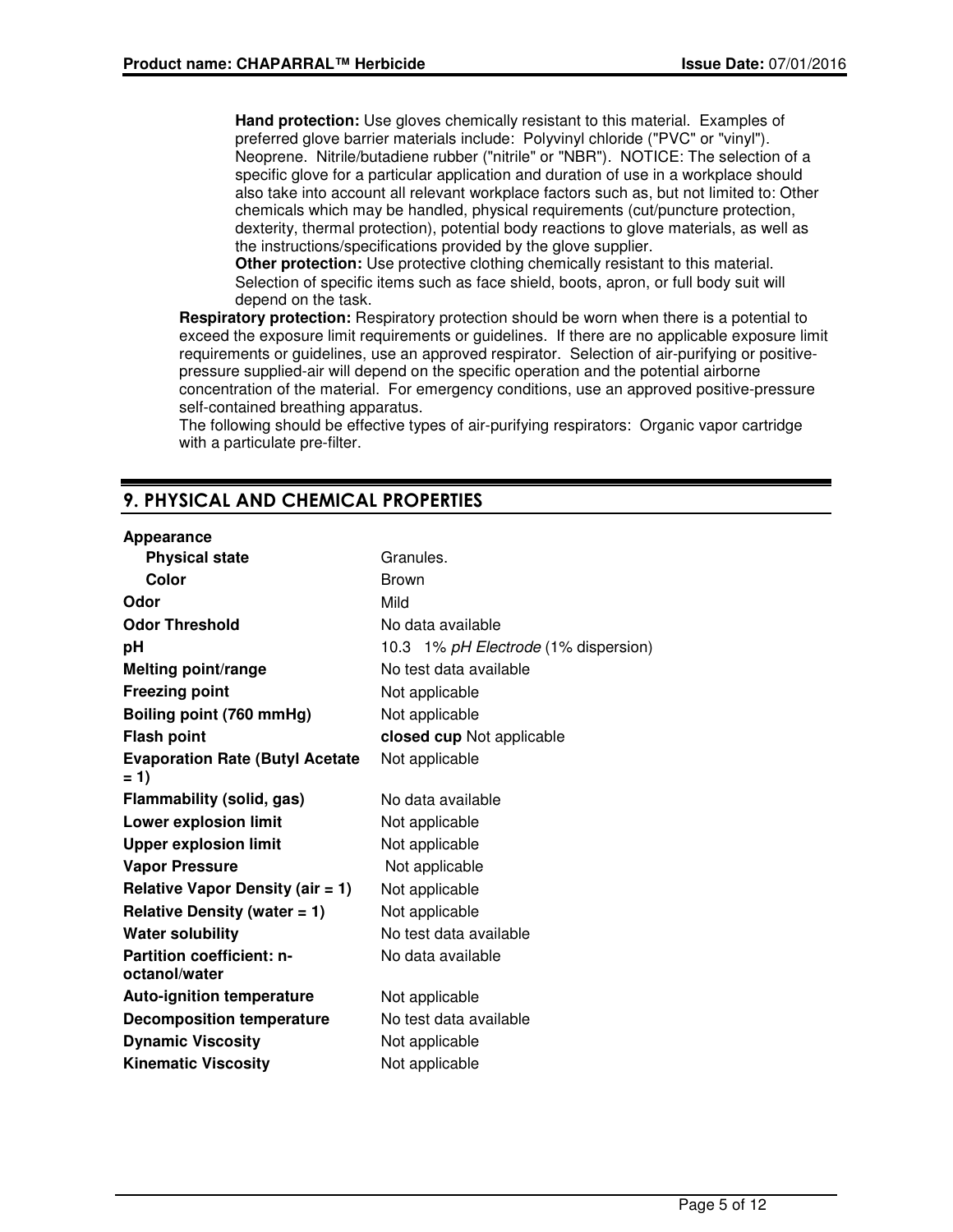| <b>Explosive properties</b> | No data available       |  |
|-----------------------------|-------------------------|--|
| <b>Oxidizing properties</b> | No data available       |  |
| <b>Liquid Density</b>       | Not applicable          |  |
| <b>Bulk density</b>         | 0.0007 kg/m3 Literature |  |
| Molecular weight            | No data available       |  |

NOTE: The physical data presented above are typical values and should not be construed as a specification.

## **10. STABILITY AND REACTIVITY**

**Reactivity:** No data available

**Chemical stability:** Thermally stable at typical use temperatures.

**Possibility of hazardous reactions:** Polymerization will not occur.

**Conditions to avoid:** Active ingredient decomposes at elevated temperatures. Generation of gas during decomposition can cause pressure in closed systems.

**Incompatible materials:** Avoid contact with: Strong acids. Strong bases. Strong oxidizers.

**Hazardous decomposition products:** Decomposition products depend upon temperature, air supply and the presence of other materials. Toxic gases are released during decomposition.

## **11. TOXICOLOGICAL INFORMATION**

Toxicological information appears in this section when such data is available.

### **Acute toxicity**

**Acute oral toxicity**

Very low toxicity if swallowed. Harmful effects not anticipated from swallowing small amounts.

As product: LD50, Rat, female, > 5,000 mg/kg

### **Acute dermal toxicity**

Prolonged skin contact is unlikely to result in absorption of harmful amounts.

As product: LD50, Rat, male and female, > 5,000 mg/kg

### **Acute inhalation toxicity**

Prolonged excessive exposure to dust may cause adverse effects. Based on the available data, respiratory irritation was not observed.

As product: LC50, Rat, male and female, 4 Hour, dust/mist, > 5.09 mg/l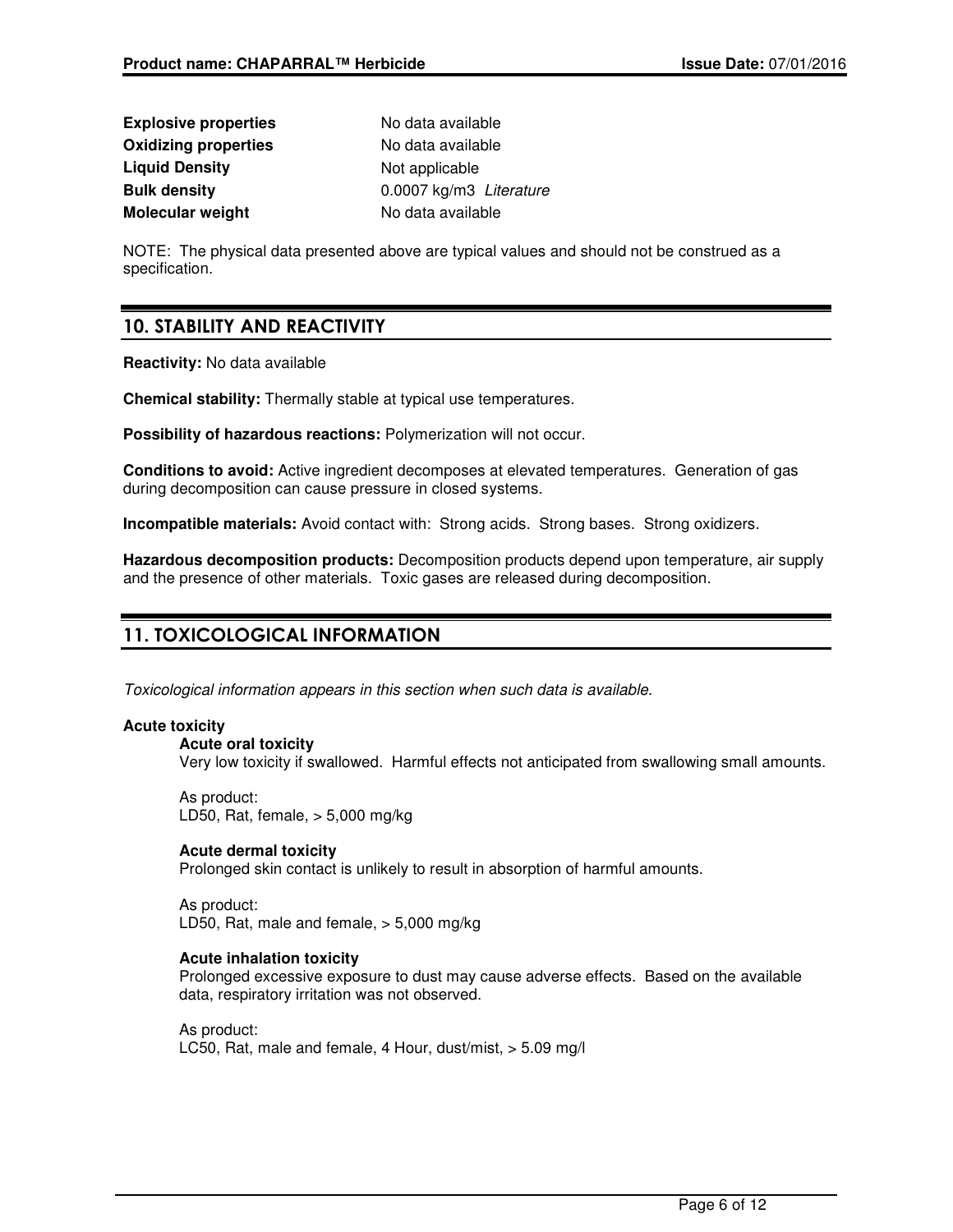#### **Skin corrosion/irritation**

Brief contact may cause skin irritation with local redness.

#### **Serious eye damage/eye irritation**

May cause moderate eye irritation. May cause slight corneal injury. Solid or dust may cause irritation or corneal injury due to mechanical action.

#### **Sensitization**

Did not cause allergic skin reactions when tested in guinea pigs. Did not demonstrate the potential for contact allergy in mice.

For respiratory sensitization: No relevant information found.

#### **Specific Target Organ Systemic Toxicity (Single Exposure)**

Evaluation of available data suggests that this material is not an STOT-SE toxicant.

#### **Specific Target Organ Systemic Toxicity (Repeated Exposure)**

For similar active ingredient(s). Aminopyralid. In animals, effects have been reported on the following organs: Gastrointestinal tract.

#### **Carcinogenicity**

For the active ingredient(s): Did not cause cancer in laboratory animals. A risk assessment has been conducted for this product and has shown, that under normal handling, the minor components will not pose a hazard.

#### **Teratogenicity**

For the active ingredient(s): Did not cause birth defects or any other fetal effects in laboratory animals.

#### **Reproductive toxicity**

For the active ingredient(s): In animal studies, did not interfere with reproduction.

#### **Mutagenicity**

In vitro genetic toxicity studies were negative. Animal genetic toxicity studies were negative.

#### **Aspiration Hazard**

Based on physical properties, not likely to be an aspiration hazard.

| Carcinogenicity         |             |
|-------------------------|-------------|
| Component               | List        |
| <b>Titanium dioxide</b> | <b>IARC</b> |

**Classification** Group 2B: Possibly carcinogenic to humans

## **12. ECOLOGICAL INFORMATION**

Ecotoxicological information appears in this section when such data is available.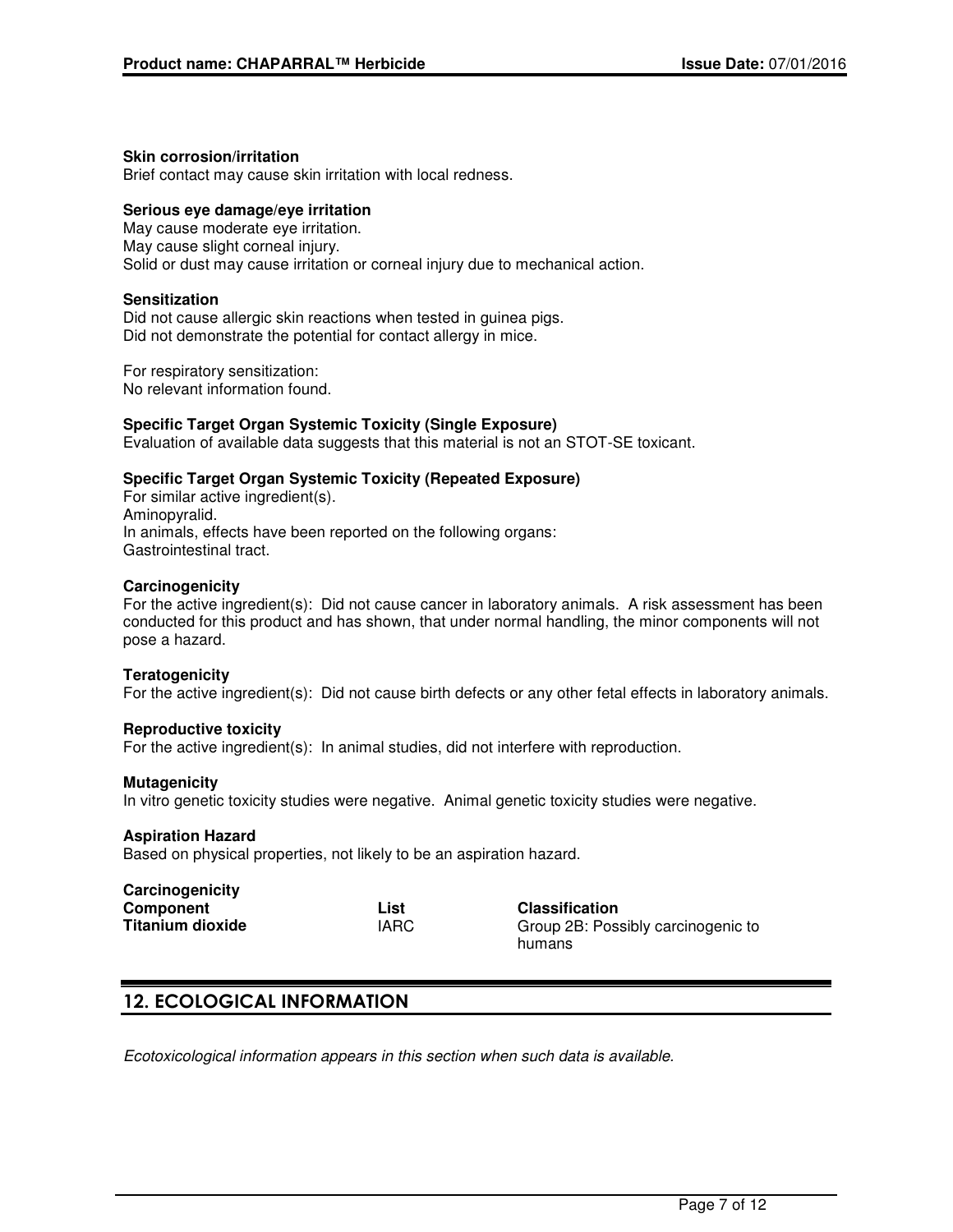#### **Toxicity**

#### **Acute toxicity to fish**

Based on information for component(s):

Material is very highly toxic to aquatic organisms on an acute basis (LC50/EC50 <0.1 mg/L in the most sensitive species).

As product:

LC50, Oncorhynchus mykiss (rainbow trout), semi-static test, 96 Hour, > 120 mg/l, OECD Test Guideline 203 or Equivalent

#### **Acute toxicity to aquatic invertebrates**

As product:

EC50, Daphnia magna (Water flea), semi-static test, 48 Hour, > 120 mg/l, OECD Test Guideline 202 or Equivalent

#### **Acute toxicity to algae/aquatic plants**

As product: ErC50, Pseudokirchneriella subcapitata (green algae), static test, 72 Hour, Growth rate inhibition, 17.58 mg/l, OECD Test Guideline 201 or Equivalent

For the active ingredient(s): EC50, Lemna gibba, 14 d, 0.00036 mg/l

#### **Toxicity to Above Ground Organisms**

As product:

Material is practically non-toxic to birds on an acute basis (LD50 > 2000 mg/kg).

As product:

oral LD50, Colinus virginianus (Bobwhite quail), > 2250mg/kg bodyweight.

#### **Toxicity to soil-dwelling organisms** As product:

LC50, Eisenia fetida (earthworms), 14 d, survival, 2,000 mg/kg

### **Persistence and degradability**

#### **Aminopyralid Potassium**

**Biodegradability:** For similar active ingredient(s). Aminopyralid. Based on stringent OECD test guidelines, this material cannot be considered as readily biodegradable; however, these results do not necessarily mean that the material is not biodegradable under environmental conditions.

10-day Window: Fail **Biodegradation:** 0 % **Exposure time:** 28 d **Method:** OECD Test Guideline 301F or Equivalent

#### **Metsulfuron-methyl**

**Biodegradability:** No appreciable biodegradation is expected.

#### **Sodium Carbonate**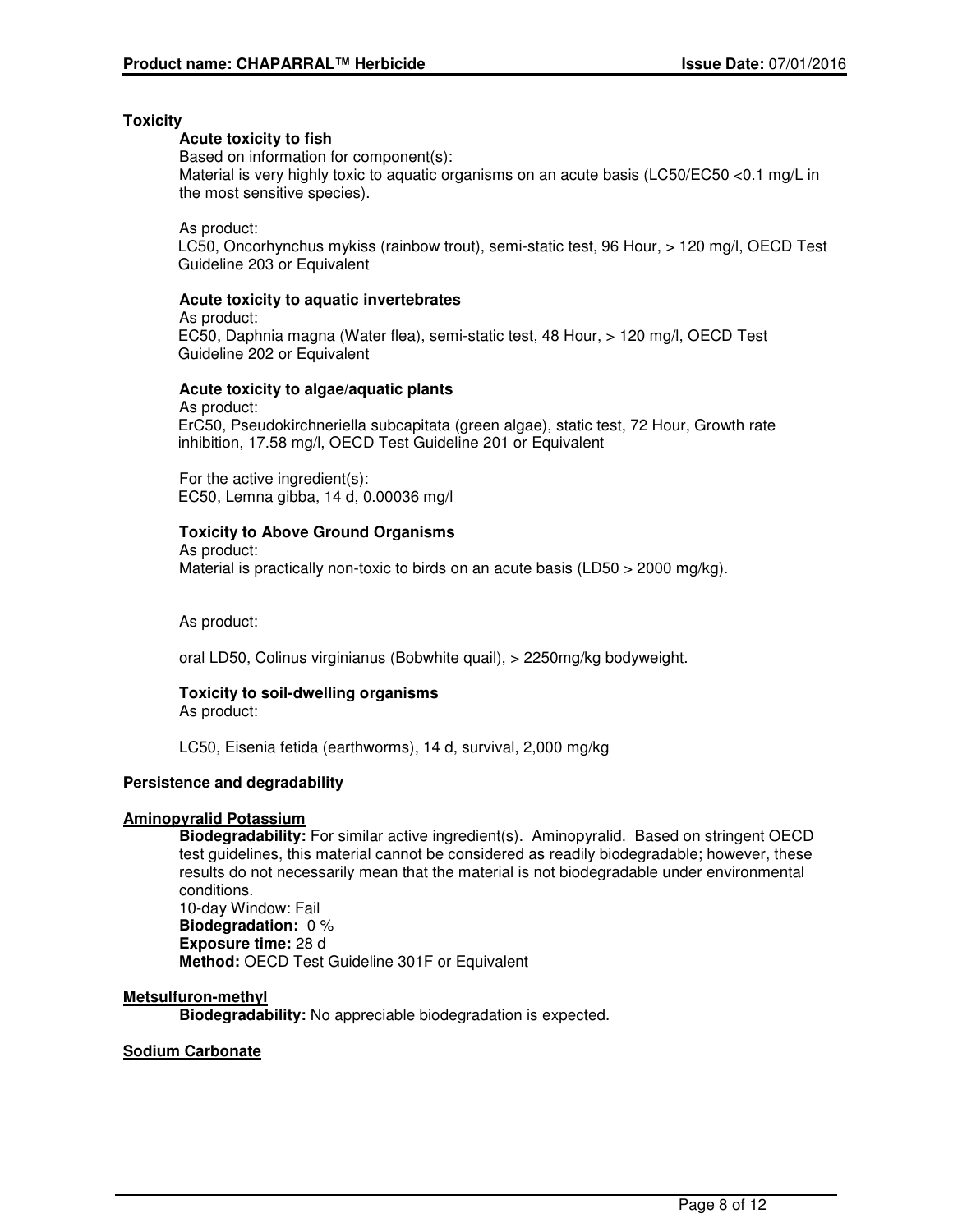**Biodegradability:** Biodegradation is not applicable.

#### **Kaolin**

**Biodegradability:** Biodegradation is not applicable.

#### **Titanium dioxide**

**Biodegradability:** Biodegradation is not applicable.

#### **Balance**

**Biodegradability:** No relevant data found.

#### **Bioaccumulative potential Bioaccumulation:** No data available.

#### **Mobility in soil**

#### **Aminopyralid Potassium**

For similar active ingredient(s). Aminopyralid. Potential for mobility in soil is very high (Koc between 0 and 50).

#### **Metsulfuron-methyl**

No data available.

#### **Sodium Carbonate**

Relevant data not available.

#### **Kaolin**

No relevant data found.

#### **Titanium dioxide**

No data available.

#### **Balance**

No relevant data found.

## **13. DISPOSAL CONSIDERATIONS**

**Disposal methods:** If wastes and/or containers cannot be disposed of according to the product label directions, disposal of this material must be in accordance with your local or area regulatory authorities. This information presented below only applies to the material as supplied. The identification based on characteristic(s) or listing may not apply if the material has been used or otherwise contaminated. It is the responsibility of the waste generator to determine the toxicity and physical properties of the material generated to determine the proper waste identification and disposal methods in compliance with applicable regulations. If the material as supplied becomes a waste, follow all applicable regional, national and local laws.

## **14. TRANSPORT INFORMATION**

**DOT**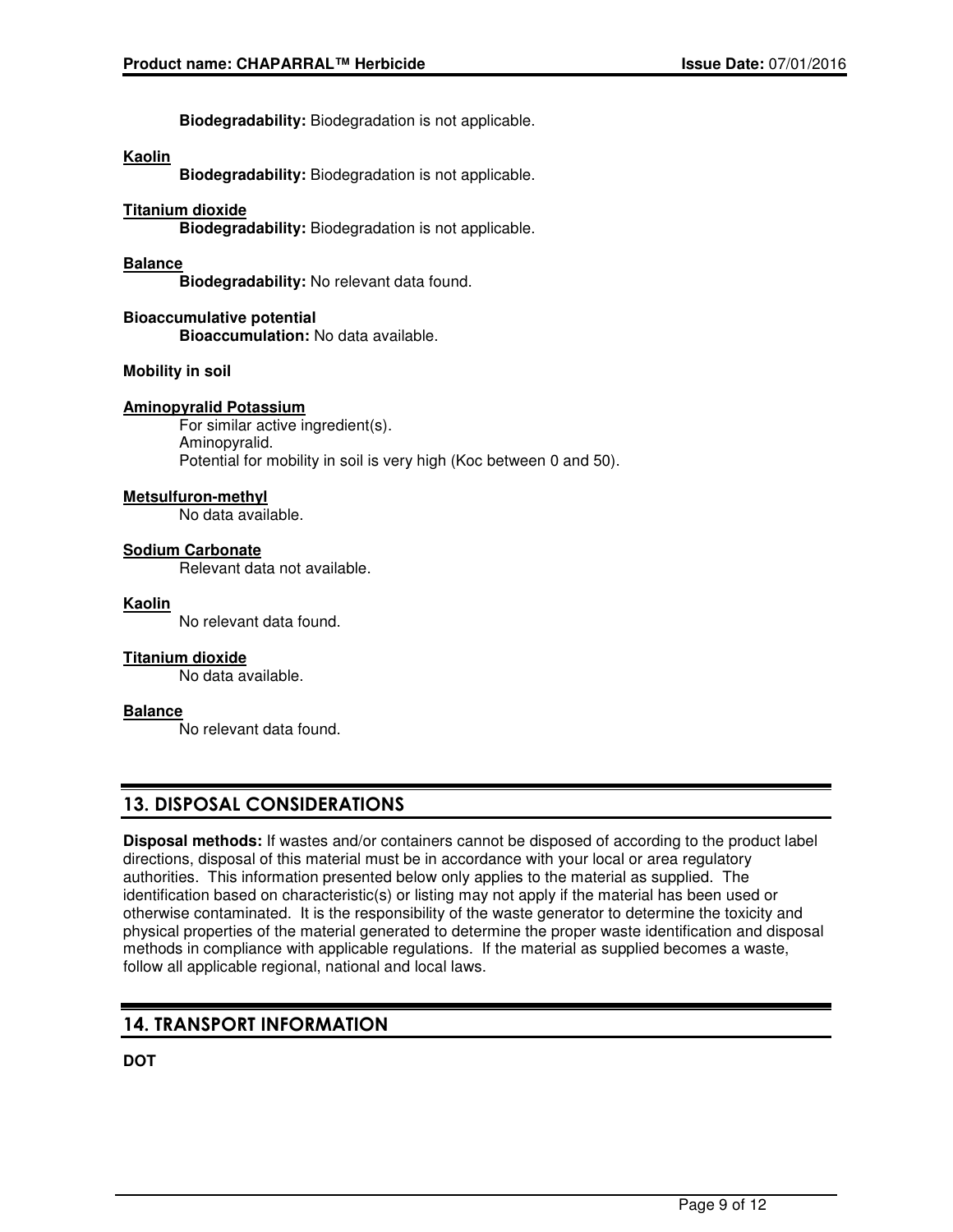Not regulated for transport

#### **Classification for SEA transport (IMO-IMDG):**

| Proper shipping name                          | ENVIRONMENTALLY HAZARDOUS SUBSTANCE, SOLID,<br>N.O.S. (Metsulfuron-methyl, Aminopyralid Potassium) |
|-----------------------------------------------|----------------------------------------------------------------------------------------------------|
| <b>UN number</b>                              | UN 3077                                                                                            |
| Class                                         | 9                                                                                                  |
| Packing group                                 | Ш                                                                                                  |
| <b>Marine pollutant</b>                       | Metsulfuron-methyl, Aminopyralid Potassium                                                         |
| <b>Transport in bulk</b>                      | Consult IMO regulations before transporting ocean bulk                                             |
| according to Annex I or II                    |                                                                                                    |
| of MARPOL 73/78 and the                       |                                                                                                    |
| <b>IBC or IGC Code</b>                        |                                                                                                    |
| Classification for AIR transport (IATA/ICAO): |                                                                                                    |
| Proper shipping name                          | Environmentally hazardous substance, solid,<br>n.o.s. (Metsulfuron-methyl, Aminopyralid Potassium) |
| <b>UN number</b>                              | UN 3077                                                                                            |
| <b>Class</b>                                  | 9                                                                                                  |
| Packing group                                 | Ш                                                                                                  |
|                                               |                                                                                                    |

This information is not intended to convey all specific regulatory or operational requirements/information relating to this product. Transportation classifications may vary by container volume and may be influenced by regional or country variations in regulations. Additional transportation system information can be obtained through an authorized sales or customer service representative. It is the responsibility of the transporting organization to follow all applicable laws, regulations and rules relating to the transportation of the material.

## **15. REGULATORY INFORMATION**

#### **OSHA Hazard Communication Standard**

This product is a "Hazardous Chemical" as defined by the OSHA Hazard Communication Standard, 29 CFR 1910.1200.

#### **Superfund Amendments and Reauthorization Act of 1986 Title III (Emergency Planning and Community Right-to-Know Act of 1986) Sections 311 and 312** Acute Health Hazard

#### **Superfund Amendments and Reauthorization Act of 1986 Title III (Emergency Planning and Community Right-to-Know Act of 1986) Section 313**

This material does not contain any chemical components with known CAS numbers that exceed the threshold (De Minimis) reporting levels established by SARA Title III, Section 313.

#### **Pennsylvania Worker and Community Right-To-Know Act:**

The following chemicals are listed because of the additional requirements of Pennsylvania law: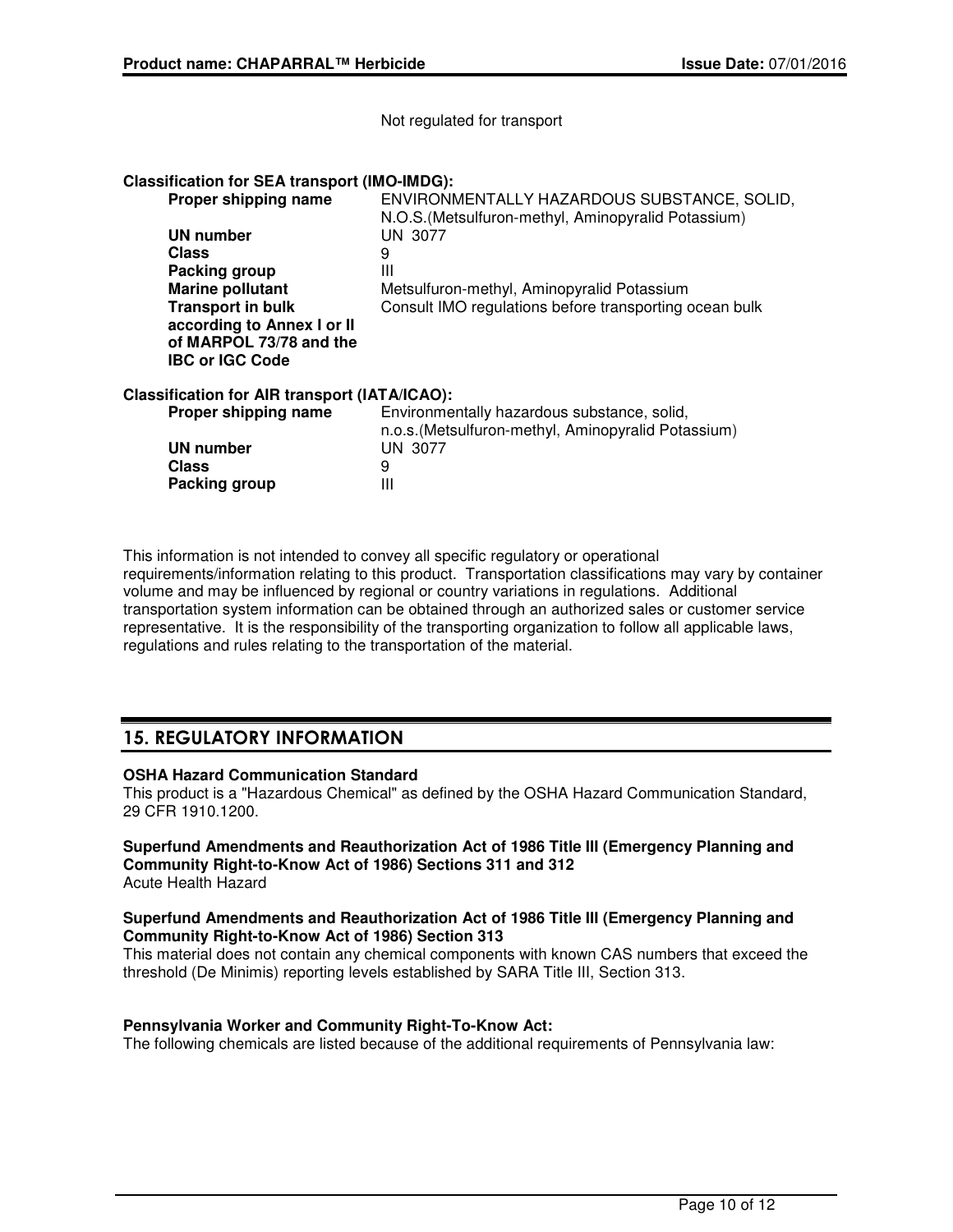### **Components CASRN**

Titanium dioxide 13463-67-7 Kaolin 1332-58-7

**California Proposition 65 (Safe Drinking Water and Toxic Enforcement Act of 1986)**

WARNING: This product contains a chemical(s) known to the State of California to cause cancer.

#### **United States TSCA Inventory (TSCA)**

This product contains chemical substance(s) exempt from U.S. EPA TSCA Inventory requirements. It is regulated as a pesticide subject to Federal Insecticide, Fungicide, and Rodenticide Act (FIFRA) requirements.

#### **Federal Insecticide, Fungicide and Rodenticide Act**

EPA Registration Number: 62719-597

This chemical is a pesticide product registered by the Environmental Protection Agency and is subject to certain labeling requirements under federal pesticide law. These requirements differ from the classification criteria and hazard information required for safety data sheets, and for workplace labels of non-pesticide chemicals. Following is the hazard information as required on the pesticide label:

#### WARNING

Causes substantial but temporary eye injury Harmful if swallowed

## **16. OTHER INFORMATION**

#### **Hazard Rating System**

**NFPA**

| ¨re | Reactivity |
|-----|------------|
|     |            |

#### **Revision**

Identification Number: 101188048 / A211 / Issue Date: 07/01/2016 / Version: 5.1 DAS Code: GF-2050

Most recent revision(s) are noted by the bold, double bars in left-hand margin throughout this document.

#### **Legend**

| <b>ACGIH</b>   | USA. ACGIH Threshold Limit Values (TLV)                                            |
|----------------|------------------------------------------------------------------------------------|
| <b>CAL PEL</b> | California permissible exposure limits for chemical contaminants (Title 8, Article |
|                | 107)                                                                               |
| Dow IHG        | Dow Industrial Hygiene Guideline                                                   |
| OSHA Z-1       | USA. Occupational Exposure Limits (OSHA) - Table Z-1 Limits for Air                |
|                | Contaminants                                                                       |
| PEL            | Permissible exposure limit                                                         |
| <b>TWA</b>     | Time weighted average                                                              |
|                |                                                                                    |

#### **Information Source and References**